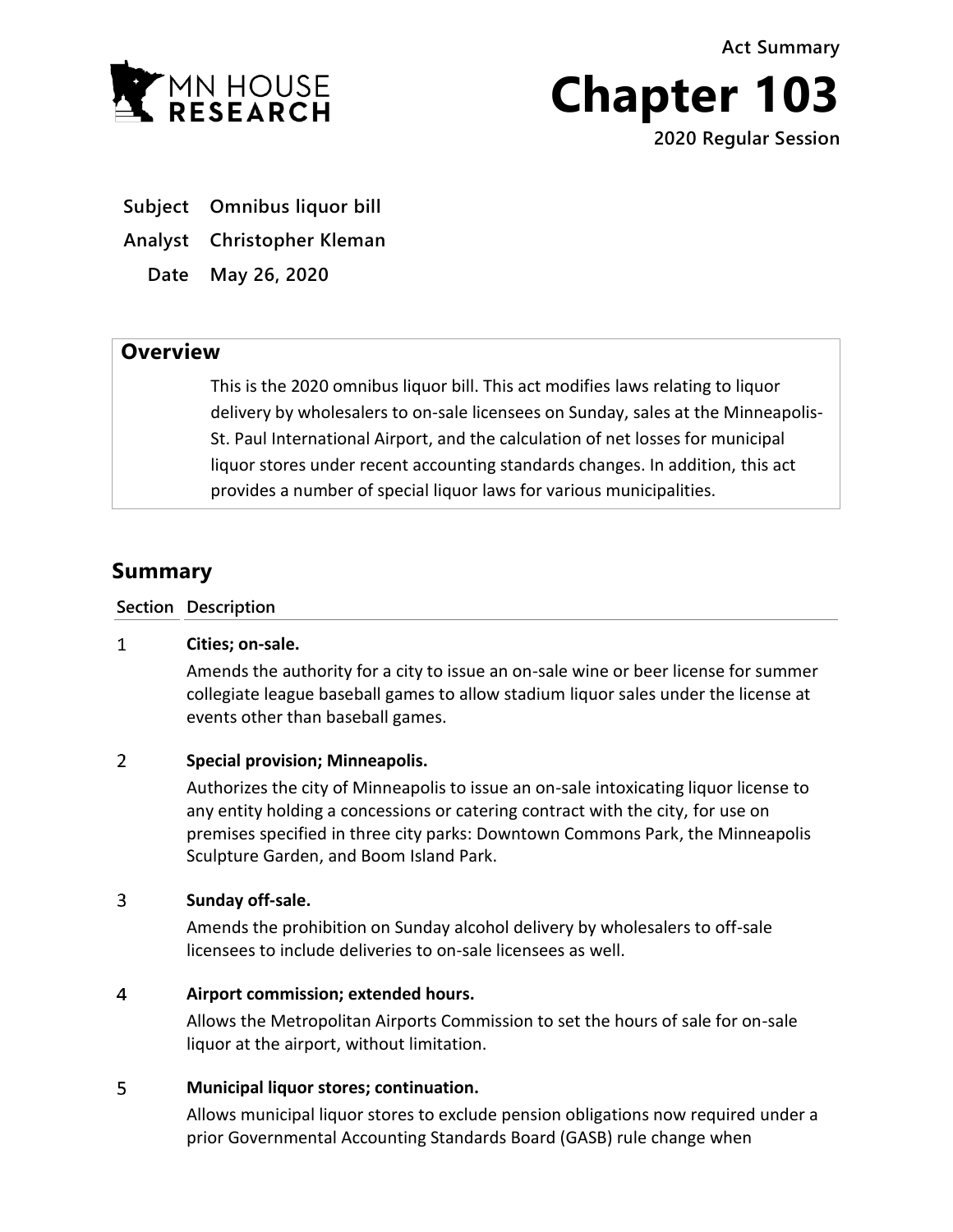### **Section Description**

calculating net losses, for purposes of determining a net loss under the continuation provision for municipal liquor stores.

#### 6 **City of St. Paul; Twin Cities Marathon.**

Amends the special law allowing the city of St. Paul to issue on-sale licenses for liquor sales at the State Capitol on the day of the Twin Cities Marathon to allow sales on both weekend days of the marathon.

#### $\overline{7}$ **Special license; Sartell.**

Modifies the special liquor law for the city of Sartell by specifying that the authorized on-sale licenses must be issued to an entity holding a concessions or management contract with the city. The provision deeming the city to be the licensee and imposing liability insurance requirements and the suspension of operation provisions on the city is stricken. In addition, the name of city-owned Champion Field is updated to St. Cloud Orthopedics Field.

#### 8 **Chaska Athletic Park liquor license.**

Allows the city of Chaska to issue an on-sale intoxicating liquor license for liquor sales during events (other than high school amateur events) at the Chaska Athletic Park occurring between May 1 and August 30. The city is deemed the licensee under the special law.

#### 9 **Food hall license; St. Paul.**

Allows the city of St. Paul to issue an on-sale intoxicating liquor license to the anchor tenant or umbrella operator of a food hall. The license allows service and consumption of liquor anywhere on the licensed premises of a food hall.

#### 10 **Temporary licenses; Lake of the Woods County.**

Allows Lake of the Woods County to issue a temporary on-sale license to the Baudette Arena Association, notwithstanding the state prohibition on issuing liquor licenses in an area that is within 1500 feet of a public school that is not within a city.

#### 11 **Special license; Maple Lake.**

Allows Wright County to issue a temporary on-sale license to the Maple Lake Ice Fishing Derby, Inc., notwithstanding the state prohibition on issuing these licenses to a nonprofit that has not been in existence for at least three years.

#### 12 **Forest Lake; on-sale license.**

Allows the city of Forest Lake to issue an on-sale intoxicating liquor license for the city-owned Castlewood golf course, for sales of liquor anywhere on the golf course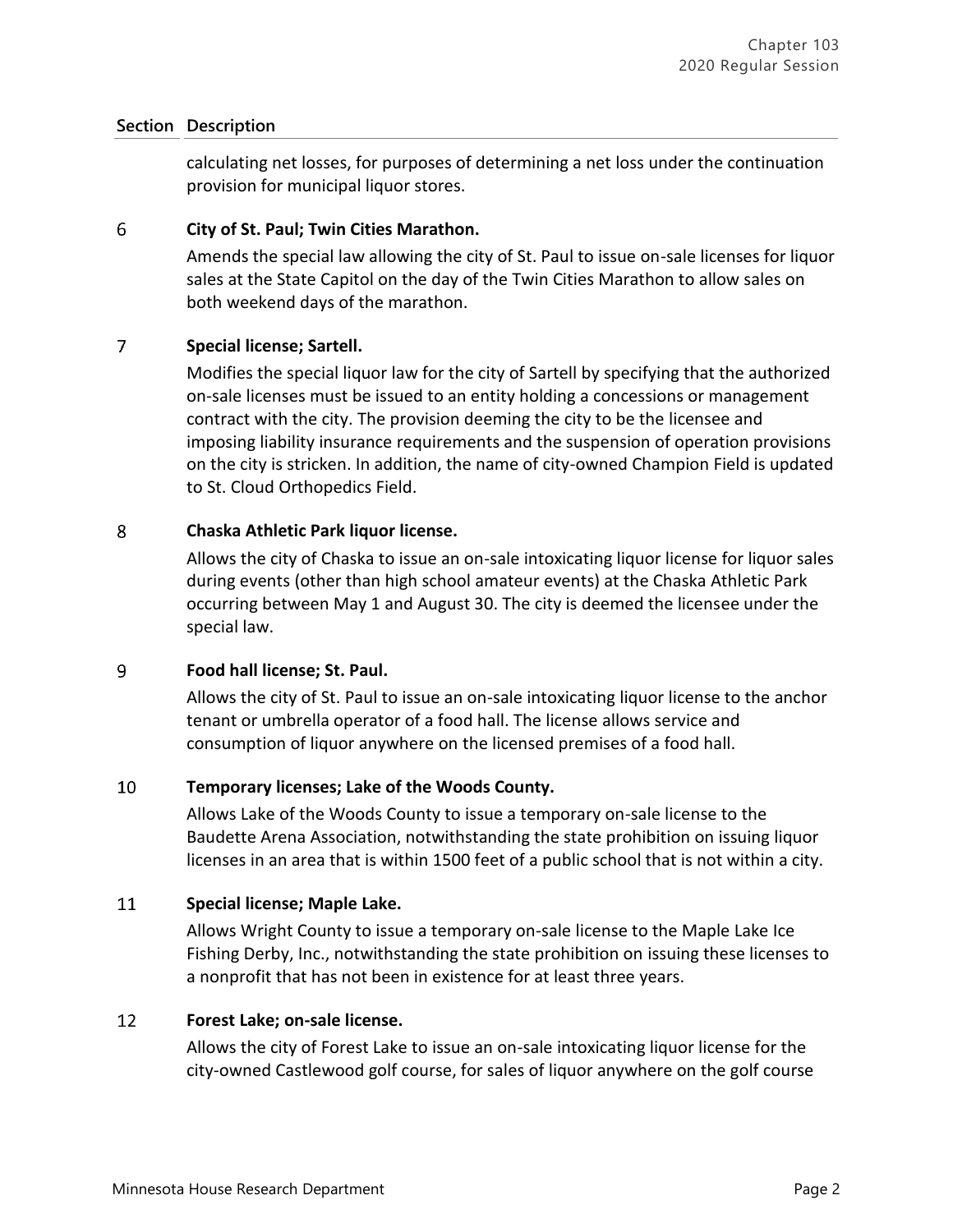### **Section Description**

property except the parking lot. The city is deemed the licensee under this special law.

#### 13 **City of St. Cloud; on-sale license.**

Authorizes the city of St. Cloud to issue an on-sale wine or malt liquor license for liquor sales at events at the St. Cloud municipal ice arena. The license may be issued to the owner of a junior league hockey team or a person holding a concessions or management contract with the city.

#### 14 **City of Austin; on-sale license.**

Authorizes the city of Austin to issue an on-sale wine or malt liquor license for liquor sales at events at Riverside Arena. The license may be issued to the owner of a junior league hockey team or a person holding a concessions or management contract with the city.

#### 15 **City of Rochester; on-sale license.**

Authorizes the city of Austin to issue an on-sale wine or malt liquor license for liquor sales at events at the Rochester Recreation Center. The license may be issued to the owner of a junior league hockey team or a person holding a concessions or management contract with the city.

#### 16 **Special license; city of Pierz.**

Allows the city of Pierz to issue an on-sale wine or malt liquor license for the cityowned Pierz Golf Course. The city is deemed the licensee under the special law.

#### 17 **Special license; city of Pemberton.**

Allows the city of Pemberton to issue an on-sale intoxicating liquor, wine, or malt liquor license for the city-owned Pemberton Community Center, for liquor sales at events at the center. The city is deemed the licensee under the special law.

#### 18 **Roseville; golf course liquor license.**

Allows the city of Roseville to issue an on-sale intoxicating liquor license for the cityowned Roseville Cedarholm Golf Course. The city is deemed the licensee under the special law.

#### 19 **Temporary license; Alexandria.**

Allows the city of Alexandria to issue a temporary license to the Minnesota Lakes Maritime Society, notwithstanding the restriction on issuing more than one temporary license to a nonprofit organization or for any one location within any 30 day period.